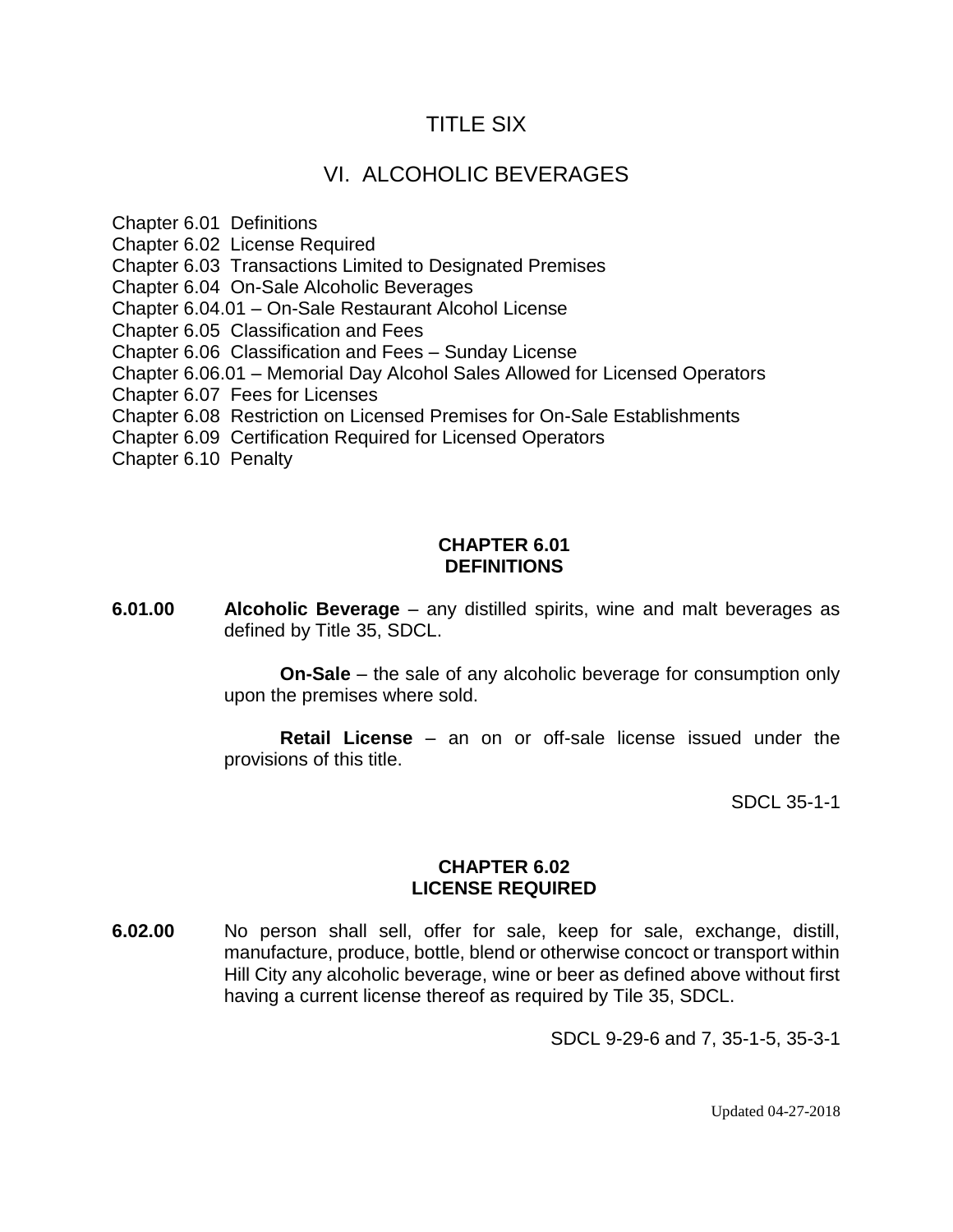#### **CHAPTER 6.03 Transactions Limited to Designated Premises**

**6.03.00** All exchanges, barters, or distributions of alcoholic beverages or beer and wine sales as provided in 6.02 shall take place only on the premises designated or described in the license.

SDCL 35-1-9

#### **CHAPTER 6.04 ON-SALE ALCOHOLIC BEVERAGES**

**6.04.00** There shall be issued within the municipal jurisdiction On-Sale licenses for the sale of alcoholic beverages other than beer only as provided by state law.

HC ORD 178

## **6.04.01 ON-SALE RESTAURANT ALCOHOL LICENSE**

#### **DEFINITIONS**

Definition of terms pertaining to full-service restaurant on-sale licenses.

(1) "Bar," any permanently installed counter within the restaurant area from which alcoholic beverages are regularly served to customers by a person who is tending bar or drawing or mixing alcoholic beverages;

(2) "Full-service restaurant," any restaurant at which a waiter or waitress delivers food and drink offered from a printed food menu to patrons at tables, booths, or the bar. Any restaurant that only serves fry orders or foodstuffs such as sandwiches, hamburgers, or salads is not a full-service restaurant;

(3) "Restaurant," any area in a building maintained, advertised, and held out to the public as a place where individually priced meals are prepared and served primarily for consumption in such area and where at least sixty percent of the gross revenue of the restaurant is derived from the sale of food and nonalcoholic beverages. The restaurant shall have a dining room or rooms, a kitchen, and the number and kinds of employees necessary for the preparing, cooking, and serving of meals.

## **INITIAL LICENSE APPLICATION REQUIREMENTS**

Updated 04-27-2018 In the initial application, an applicant for a full-service restaurant on-sale license shall provide sufficient documentation to the municipality to prove that the primary source of revenue from the operation of the restaurant will be derived from the sale of prepared food and nonalcoholic beverages and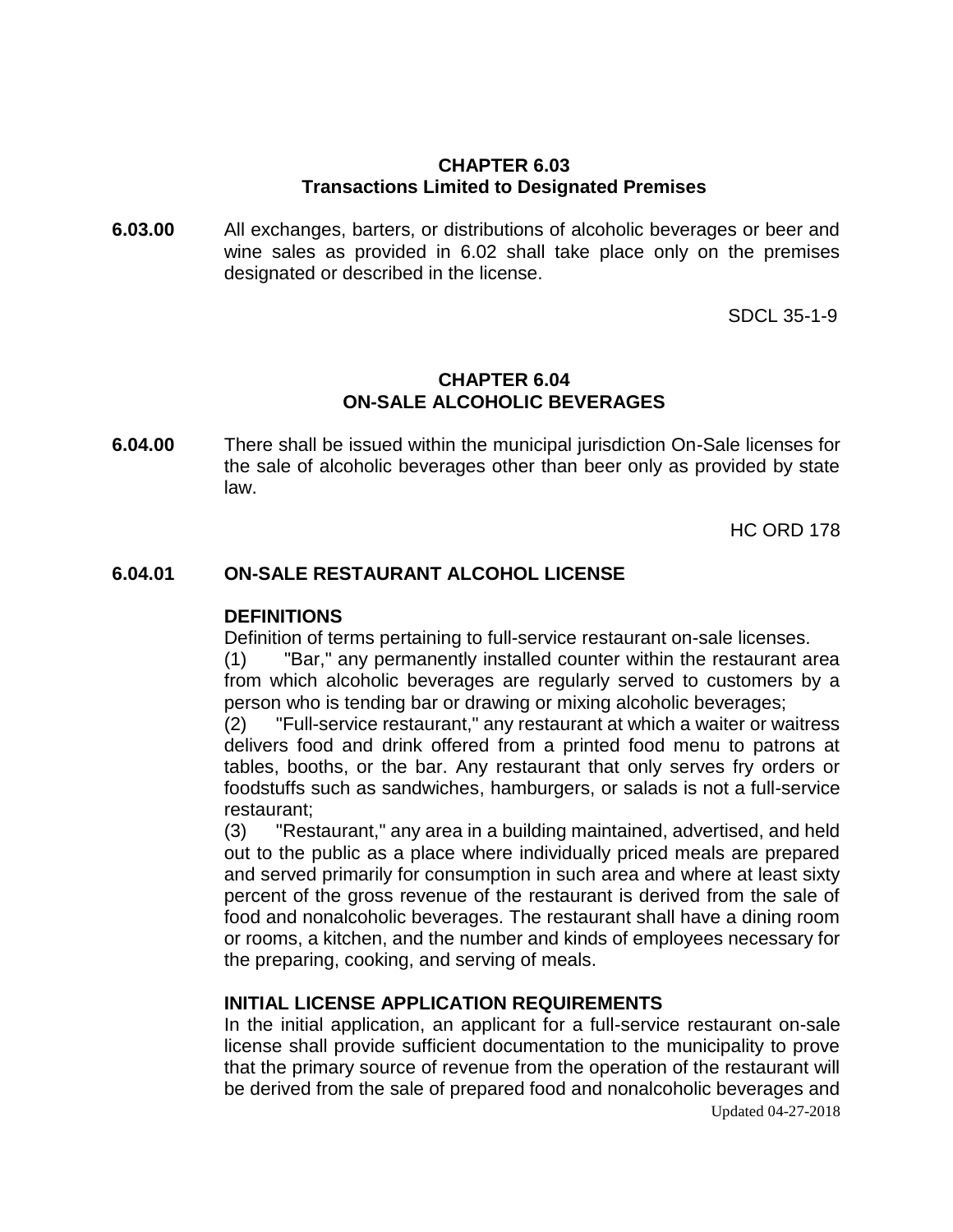not from the sale of alcoholic beverages. The supporting documentation concerning the primary source of revenue submitted pursuant to this section is confidential. At least sixty percent of the gross revenue of the restaurant must be derived from the sale of food and nonalcoholic beverages.

Existing and established restaurants seeking a license for the first time shall provide the City the following:

- (1) Prior fiscal year ending information on food and nonalcoholic beverage gross revenues; and
- (2) Prior fiscal year ending information on total gross revenues; and
- (3) A current printed menu of all items being offered for sale; and
- (4) Floorplan of restaurant, noting dining, kitchen and bar areas; and
- (5) Number and kinds of employees scheduled to be working; and
- (6) Oath verifying the validity of all information submitted.

Newly opened or proposed restaurants seeking a license for the first time shall provide the City the following:

- (1) Projected food and nonalcoholic beverage gross revenues for the coming fiscal year; and
- (2) Projected total gross revenues for the coming fiscal year; and
- (3) A proposed printed menu of all items to be offered for sale,
- (4) Floorplan of restaurant, noting dining, kitchen and bar areas; and
- (5) Number and kinds of employees scheduled to be working;
- (6) Oath verifying the validity of all information submitted.

## **INITIAL LICENSE COST**

and

and

The Hill City Common Council shall set the fee for the issuance of an onsale full-service restaurant license by resolution in accordance with SDCL 35-4-111; 35-4-116; 35-4-117 & 35-4-2(4).

## **LICENSE UTILIZATION**

A full-service restaurant on-sale licensee may only serve alcoholic beverages for on premise consumption in the bar and dining room area of the restaurant.

A restaurant that has a full-service restaurant on-sale license may only be advertised or held out to the public as primarily a food eating establishment. No licensee that has a full-service restaurant on-sale license may allow smoking on the licensed premises.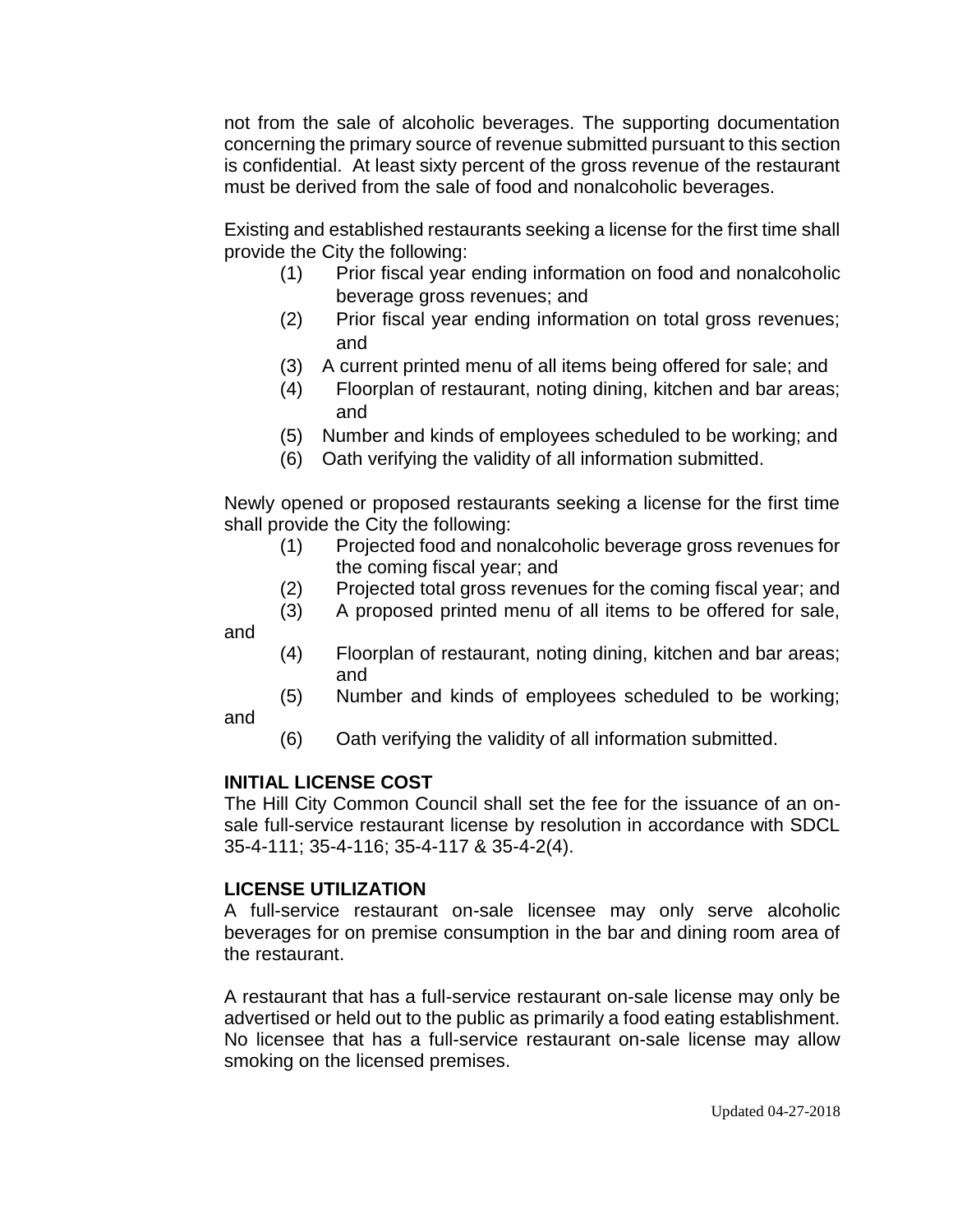Each full-service restaurant on-sale licensee shall enter into an operating agreement with the City of Hill City. The terms and conditions of that agreement shall be contained within a separate document and agreed upon by all parties.

#### **RENEWAL**

The full-service restaurant on-sale licensee shall submit an annual report to the municipality on the revenues from the full-service restaurant that includes an oath verifying the validity of the information provided in the report. The report and the supporting documentation submitted pursuant to this section are confidential. The report shall contain the annual gross revenues of the licensee for the following two categories:

- (1) Food and nonalcoholic beverage gross revenues; and
- (2) Total gross revenues.

In order to be eligible for renewal, the annual report and supporting documentation submitted must show that at least sixty percent of the gross revenue of the restaurant are derived from the sale of food and nonalcoholic beverages.

The Hill City Common Council shall set the fee for the renewal of an issued on-sale full-service restaurant license by resolution in accordance with SDCL 35-4-111; 35-4-116; 35-4-117 & 35-4-2(4).

## **LICENSE REGISTRY**

The City of Hill City shall maintain a registry of each on-sale license that is being offered for sale at the price established in SDCL 35-4-117 and furnish a copy of the registry to anyone who requests a new full-service restaurant on-sale license.

Existing on-sale license holders are responsible for registering with the City of Hill City that their on-sale license is for sale pursuant to SDCL 35-4-118.

The City of Hill City may only issue a new license pursuant to SDCL 35-4- 110 to 35-4-120, inclusive, if no on-sale license is on the registry or a person desiring to purchase an on-sale license listed on the registry provides documentation showing that the person is unable to purchase the on-sale license at the price established in SDCL 35-4-117 and on terms satisfactory to both the potential buyer and seller. The price of any on-sale license registered as, for sale, with the City of Hill City shall be sold at the current fair market price set by the municipality or county pursuant to SDCL 35-4- 117. Nothing in SDCL 35-4-110 to 35-4-120, inclusive, precludes the sale of an on-sale license by a licensee not listed on the registry.

HC ORD. 2018-02

Updated 04-27-2018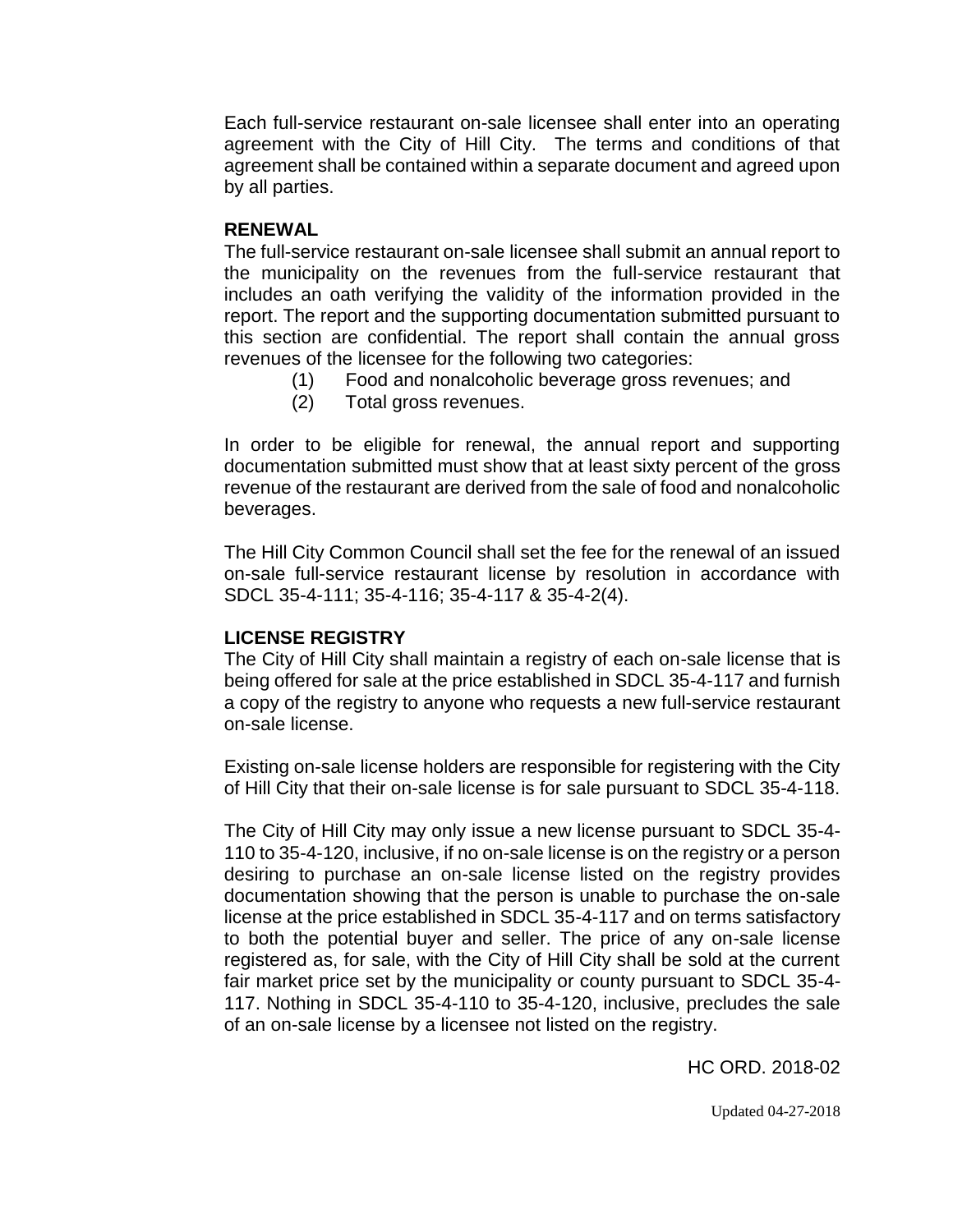## **CHAPTER 6.05 CLASSIFICATION AND FEES**

**6.05.00** The fee for on-sale establishments classified as restaurant – public facility with food service who are required to purchase alcoholic beverages for resale shall be set according to the operation agreement.

HC ORD178

#### **CHAPTER 6.06.00 SUNDAY AND MEMORIAL DAY SALES**

**6.06.00** Any on-sale or off-sale licensee, licensed under South Dakota Codified Laws (SDCL) subdivisions 35-4-2(3), (4), (5), (6), (9), (11), (13), or (18), may sell, serve, or allow to be consumed on the premises covered by the license, alcoholic beverages between the hours of seven a.m. and two a.m. on Sundays and Memorial Day. Any fee for such license shall be as set forth by resolution and adopted by the Common Council.

HC ORD2015-01

**6.06.01 Repealed**

HC ORD2015-01

#### **CHAPTER 6.07 FEES FOR LICENSES**

**6.07.00** Subject to any applicable fee limitations or minimums set forth in SDCL Chapter 35-4 and related provisions, all fees for authorized licenses shall be set by resolution and adopted by the Common Council.

HC ORD2015-01

#### **CHAPTER 6.08**

## **RESTRICTIONS ON LICENSED PREMISES FOR ON-SALE ESTABLISHMENTS**

**6.08.00** A) There shall be no beer or alcoholic beverage license issued to an applicant whose licensed premises is not open for four months or more;

> Updated 04-27-2018 B) If an applicant has been issued a license but closes before the end of four months, for other than man-made or natural disasters and such